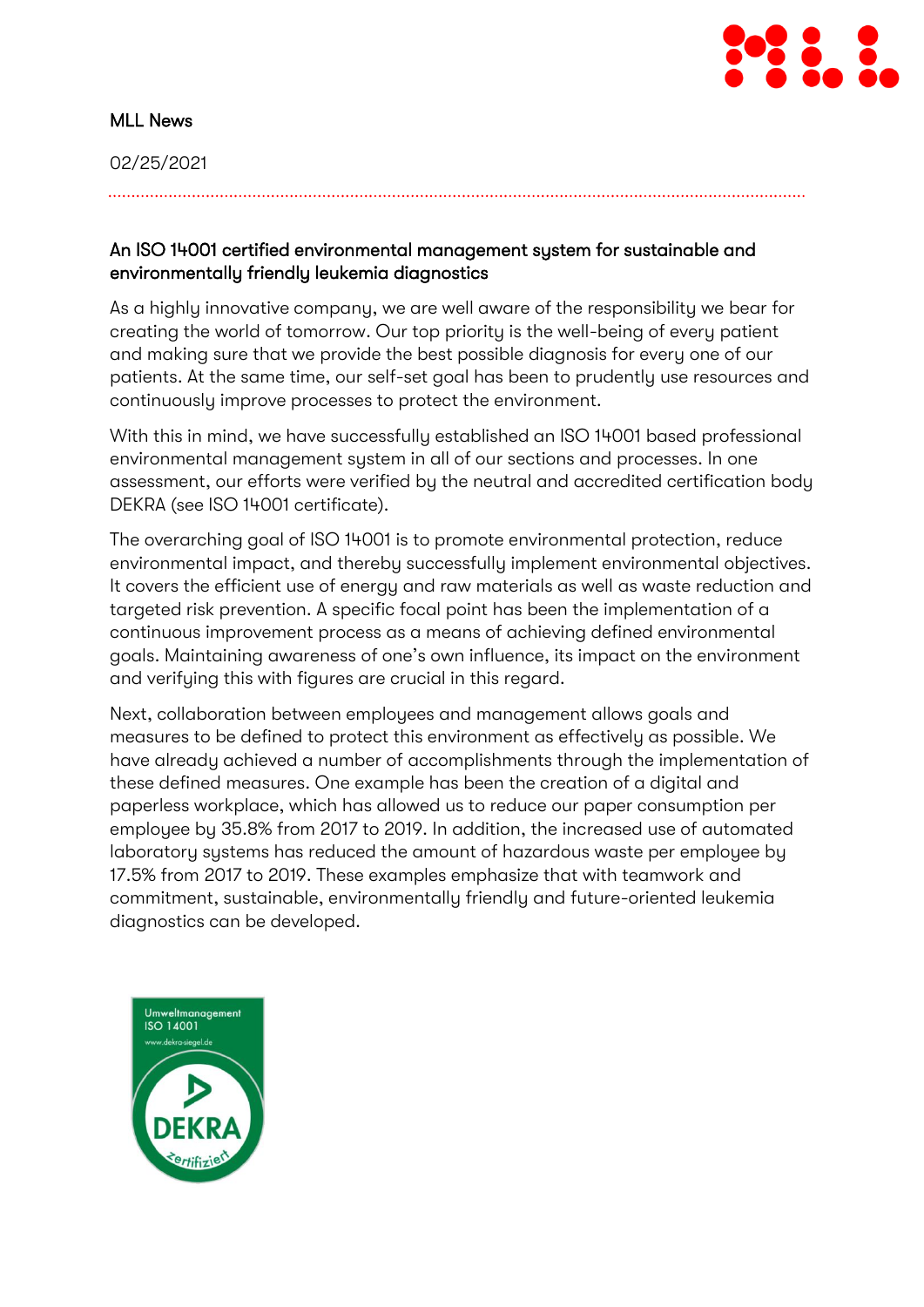

#### [Further information about the environmental management system at the MLL can be](https://www.mll.com/qualitaetsmanagement.html)  [found here.](https://www.mll.com/qualitaetsmanagement.html)

Author: Dr. Christine Käppel

# The MLL is listed in BAYERN'S BEST 50 and was recognized as the Top Innovator for 2021

The MLL is now officially one of the 50 fastest growing medium-sized companies in Bavaria. The Bavarian State Ministry of Economic Affairs, Regional Development and Energy (STMWI) recognized this achievement by awarding the BAYERNS BEST 50 distinction. In addition, the Munich leukemia laboratory has been one of Germany's most innovative medium-sized companies for the third time in a row – receiving the award of Top Innovator for 2021 from compamedia, the organizer of the TOP 100 innovation competition.

### [> All information about the BAYERN'S BES](https://www.mll.com/aktuelles/magazin/mll-aktuell/das-mll-muenchner-leukaemielabor-gehoert-zu-bayerns-best-50.html)T 50 award

# [> All information about the Top Innovator 2021 award](https://www.mll.com/aktuelles/pressemitteilung/das-mll-muenchner-leukaemielabor-ist-top-innovator-2021.html)



#### 62. ASH Annual Meeting & Exposition - a follow-up report

Also in 2020, this time as a virtual congress, the MLL was well represented at the 62nd Annual Meeting & Exposition of the **American Society of Hematology (ASH)** with its own presentations and in collaborations with others. Overall, the MLL and its team presented four seminars, 9 posters and one short lecture.

The focus was on the more precise characterization and classification of leukemia and lymphoma as well as the application of new methods extending to genome sequencing and artificial intelligence, both in research and in routine diagnostics.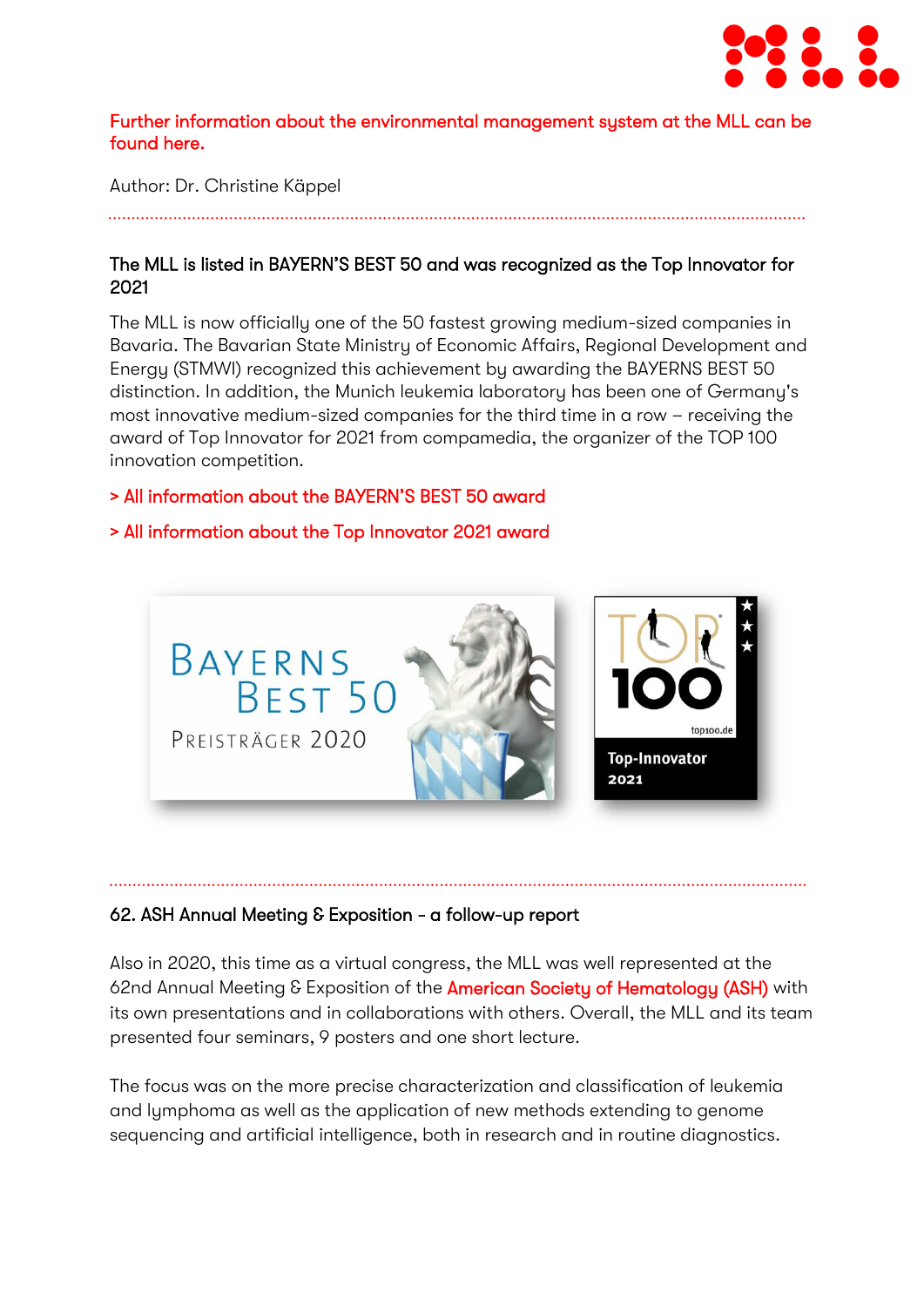

A total of 12 scientists from the MLL presented the results from the research projects. At a cytomorphology seminar, Dr. C. Pohlkamp presented recent results from the artificial intelligence-assisted differentiation of peripheral blood counts (a project in collaboration with Amazon Web Services). Correct predictions for individual types of benign and malignant cells in peripheral blood could be made at a rate of 92% with the tested algorithm. The tools developed for this can be used in a cloud-based manner and are currently under prospective testing (BELUGA study, ClinicalTrials.gov Identifier: NCT04466059) parallel to the gold standard of peripheral blood count differentiation by medical technicians and hematologists.

Prof. C. Haferlach then presented the current state of affairs for classic chromosomal analysis: The MLL has now succeeded in developing algorithms together with MetaSystems that can assist medical technicians and biologists with karyotyping. Well over 20,000 patients have already been processed in routine diagnostics using artificial intelligence algorithms, and this has led to a significant reduction in diagnostic times for chromosome analysis, sometimes by as much as two days compared to the previous workflow duration.

Panel sequencing with next-generation sequencing (NGS) is playing an increasingly important role in molecular genetics. For unclarified issues and excluding MDS in particular, clear benefits become evident for clinical decision-making as well as for further diagnostics and therapy selection. In her presentation, Dr. C. Bär, was able to show that with unclear constellations such as cytopenias, the analysis of a panel of genes frequently mutated in myeloid neoplasias leads to a significant improvement in the clinical diagnostic algorithms and to a reduction of differential diagnoses. For both the patient and the hematologist, this results in a reduced time to a definitive or exclusion diagnosis, while the otherwise commonly practiced multiple repeated punctures for the same clinical blood count constellation can also be reduced.

Together with ASH, the MLL has over the past two years conducted a project, whose results were presented by Mr N. Nadarajah at the ASH meeting. This involved the harmonization of molecular genetic findings, which, under the leadership of the MLL and through joint data analysis by six different laboratories in Europe and the USA, has led to a jointly agreed assessment of variants in genes that are altered in hematological diseases. The evaluation algorithms and the laboratory workflow were discussed and compared between laboratories. The result for diagnosing hematological neoplasias was published on the ASH homepage in October 2020 (https://www.hematology.org/research/gene-table) and is now being further developed and expanded by us.

The aim of the MML's scientific activities will therefore continue to improve the diagnostics for our patients, to share and make the data available for scientific publications and collaborations, and to advance new technological options such as NGS and the use of artificial intelligence to support routine laboratory diagnostics.

In the following we have summarized all the ASH projects involving MLL: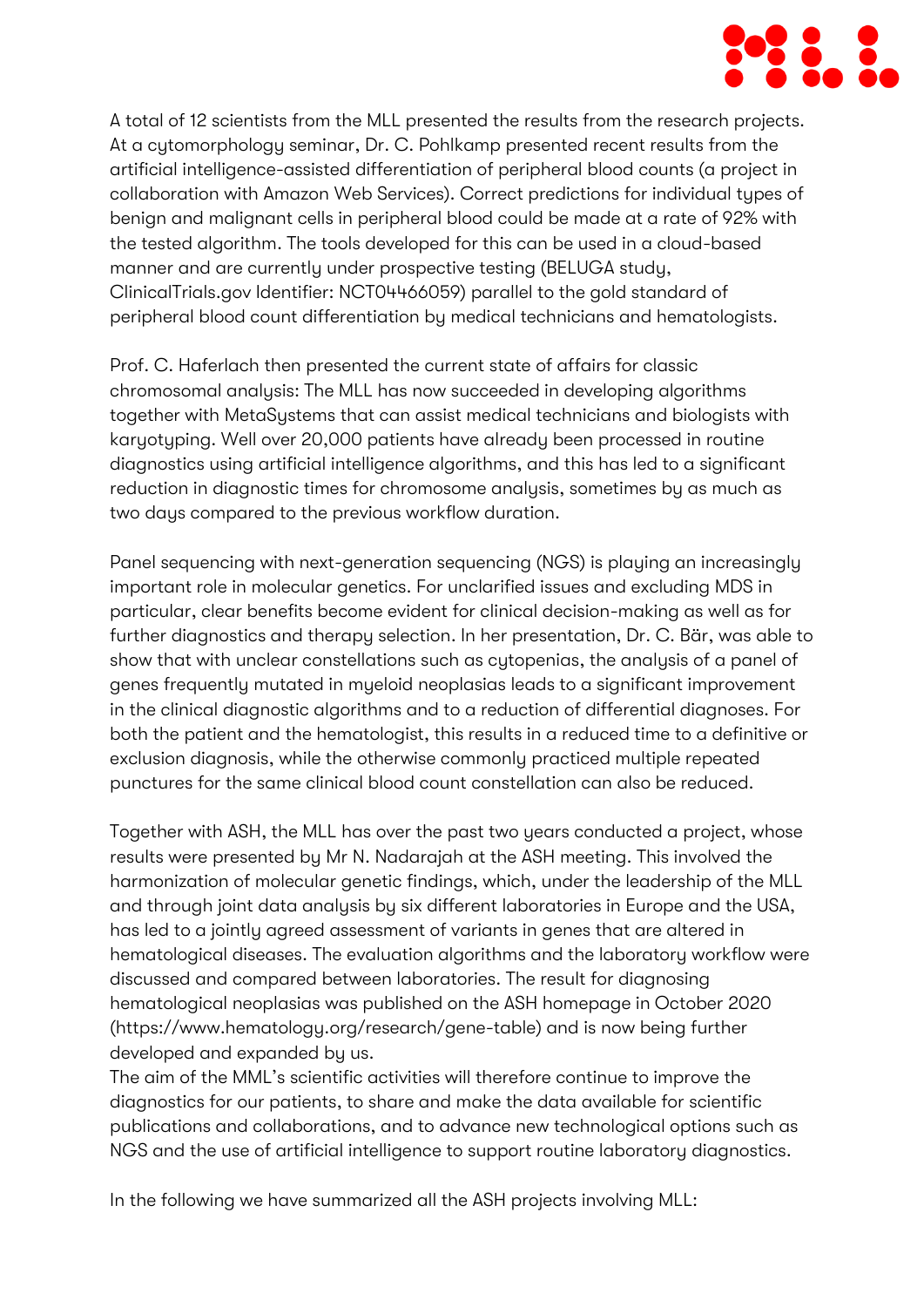

# 1. The Potential of Molecular Genetic Analysis for Diagnostic and Prognostic Decision Making in CCUS and MDS – A Study on 576 Patients

C. Baer, A. Stengel, W. Kern, C. Haferlach, T. Haferlach

Molecular genetics is playing an increasingly key role in patients with cytopenias and MDS. This is why we at the MLL have been routinely using panel sequencing for several years now. Using this data we have carried out a systematic evaluation of 576 morphologically and immunophenotypically well characterized cases along with their mutation profiles. 213 patients were classified as MDS according to the WHO criteria, of these, 85% had at least one mutation identified by panel sequencing. Mutations were also found in a third of cases without a classic MDS diagnosis. Accordingly, these are referred to as clonal cytopenia of undetermined significance (CCUS).

The aim of the study was to further subclassify CCUS patients. One quarter only showed what we refer to as DTA mutations (mutations in genes *DNMT3A*, *TET2* or *ASXL1*, which often occur in old age). However, in a further 20% of the CCUS cohort, mutations in genes were found that are associated with a high risk of developing myeloid disease (e.g. *RUNX1* or *SF3B1*). We paid particular attention to patients with *SF3B1* mutations, since the international working group (IWG-PM) headed by L. Malcovati has recommended using these mutations as a criterion for diagnosing MDS, irrespective of morphology (Malcovati, *et al*. Blood 2020). We also found an *SF3B1* mutation in 5% of CCUS patients.

Similar to these *SF3B1* mutations, other genes might also play a role in the future not just in assessing the prognosis, but also in establishing the diagnosis of MDS and thereby further anchoring molecular genetics as a solid pillar of MDS diagnostics.

#### [All information and the abstract for the study can be found here.](https://ashpublications.org/blood/article/136/Supplement%201/30/470278/The-Potential-of-Molecular-Genetic-Analysis-for)

# 2. Recurrent Mutations of the *C-C Motif Chemokine Ligand 22* (*CCL22*) Define a Distinct Subgroup of Chronic Lymphoproliferative Disorder of NK cells (CLPD-NK)

C. Baer\*, S. Kimura\*, I. Iacobucci, D. J. Feith, W. Walter, M. Meggendorfer, T. L. Olson, A. Ratan, M.-L. Mueller, M. Rana, C. Qu, R. Kalathur, C. Haferlach, W. Kern, T. P. Loughran, Jr., C. G Mullighan\*, T. Haferlach\* (\*contributed equally)

Chronic lymphoproliferative disorder of natural killer cells (CLPD-NK) is a rare hematological disorder in which a distinction between a neoplastic and a reactive state represents the greatest diagnostic challenge.

Within our whole genome sequencing program, we were able to discover previously unknown mutations in the chemokine *CCL22*, which occur in around a third of all patients. Together with the teams of Dr. Mullighan (St. Jude Children's Research Hospital, Memphis) and Dr. Loughran (University of Virginia School of Medicine, Charlottesville) we were able to validate these mutations in an independent cohort and carry out a number of functional studies. As one example, if cells with the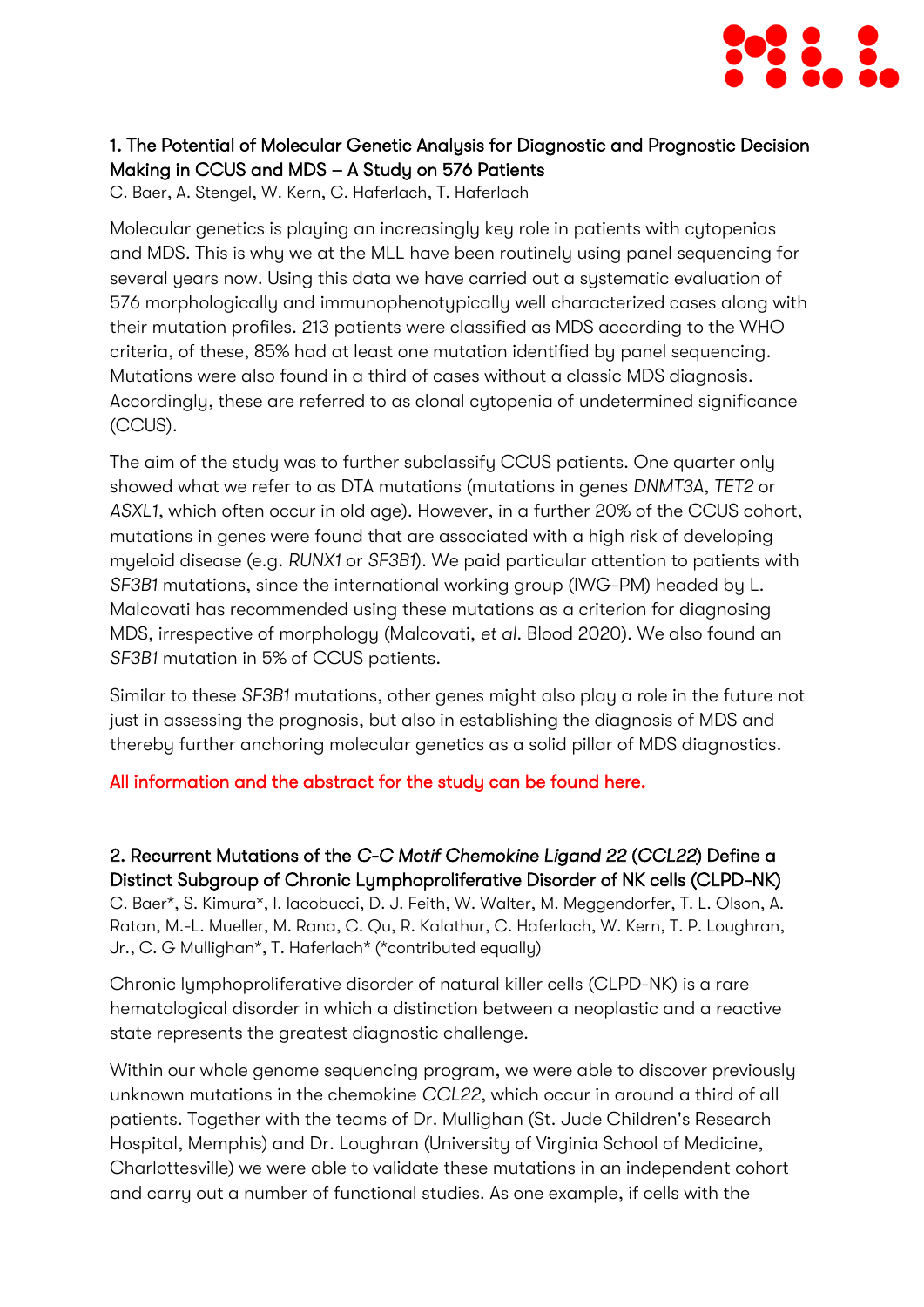

mutation are transplanted into the mouse they then grow faster than control mice. In addition, the mutation also exerts an influence on the chemotactic migration of the cells *in vitro*.

The discovery of the *CLL22* mutation has allowed us to better understand the pathogenesis of CLPD-NK, and we now have a further molecular genetic marker besides *STAT3* for clonality detection in NK cell abnormalities.

### [You can read more information and the abstract for the study here.](https://ashpublications.org/blood/article/136/Supplement%201/19/472468/Recurrent-Mutations-of-the-C-C-Motif-Chemokine)

## 3. Artificial Intelligence Substantially Supports Chromosome Banding Analysis Maintaining Ist Strenghts in Hematologic Diagnostics Even in the Era of Newer **Technologies**

C. Haferlach, S. Hänselmann, W. Walter, S. Volkert, M. Zenger, W. Kern, A. Stengel, T. Lörch, T. Haferlach

Chromosomal analysis plays an important role in the classification of numerous hematological neoplasias and in assessing their prognosis.



This method is very time-consuming with regard to laboratory methods and evaluation, and the quality of the results heavily depends on the experience of the cytogeneticist. Short diagnostic times are becoming more and more important as therapy decisions are increasingly being influenced by the karyotype. Laboratory processes have been automated in recent years - but now the goal has been to automate evaluation using advances in artificial intelligence (AI). A chromosome classifier was trained using 100,000 karyograms with normal karyotypes from our digital archive. A prospective validation using 500 karyograms showed a correct assignment of 22,675 of the 23,000 chromosomes (98.6%). This classifier was then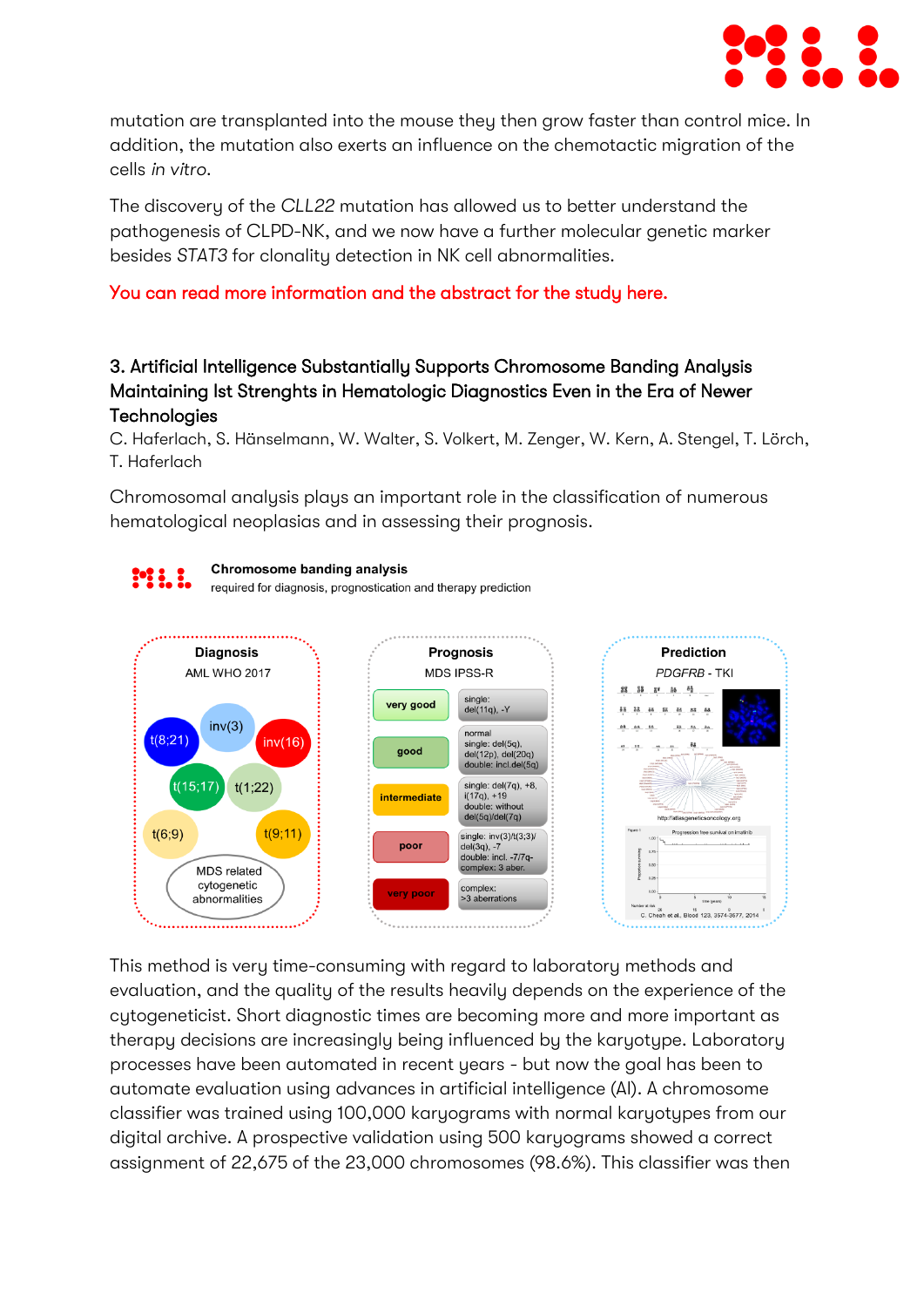

introduced into clinical routine in August 2019. Since then > 350,000 metaphases have been assessed using the classifier. This has led

1) to a reduction in working time: an experienced cytogeneticist requires between 1 and 3 minutes to create a karyogram, depending on the chromosome quality, while the AI-based classifier only requires 1 second and the cytogeneticist approx. 30 seconds for validation.

2) to a shortening of the diagnosis time: The proportion of findings reported within 5 days increased from 30% before the introduction of the AI classifier to 45% after, while the proportion of findings with a processing time of  $> 7$  days could be reduced from 28% to 17%. The introduction of AI into chromosome analysis has allowed a diagnosis time of between 3 and 7 days in the majority of patients, with the added benefit of an early introduction of targeted therapies.



# [You can find all detailed information on this project as well as the original abstract](https://ashpublications.org/blood/article/136/Supplement%201/47/470154/Artificial-Intelligence-Substantially-Supports)  [here.](https://ashpublications.org/blood/article/136/Supplement%201/47/470154/Artificial-Intelligence-Substantially-Supports)

# 4. Analysis of Mechanisms of Blast Crisis in Chronic Myeloid Leukemia by Whole Genome Sequencing

K. Loy, M. Zenger, M. Meggendorfer, S. Hutter, W. Kern, T. Haferlach, C. Haferlach, C. Baer

Chronic myeloid leukemia (CML) is now a very treatable disease in the chronic phase thanks to the discovery of specific tyrosine kinase inhibitors. In contrast, patients who enter the accelerated phase or a blast crisis phase have a very poor prognosis. In order to acquire a detailed insight into the progression of individual patients with CML, 11 patients at diagnosis (D), in remission (REM) and in blast crisis (BC) were analyzed using Whole Genome Sequencing (WGS). Three different mechanisms of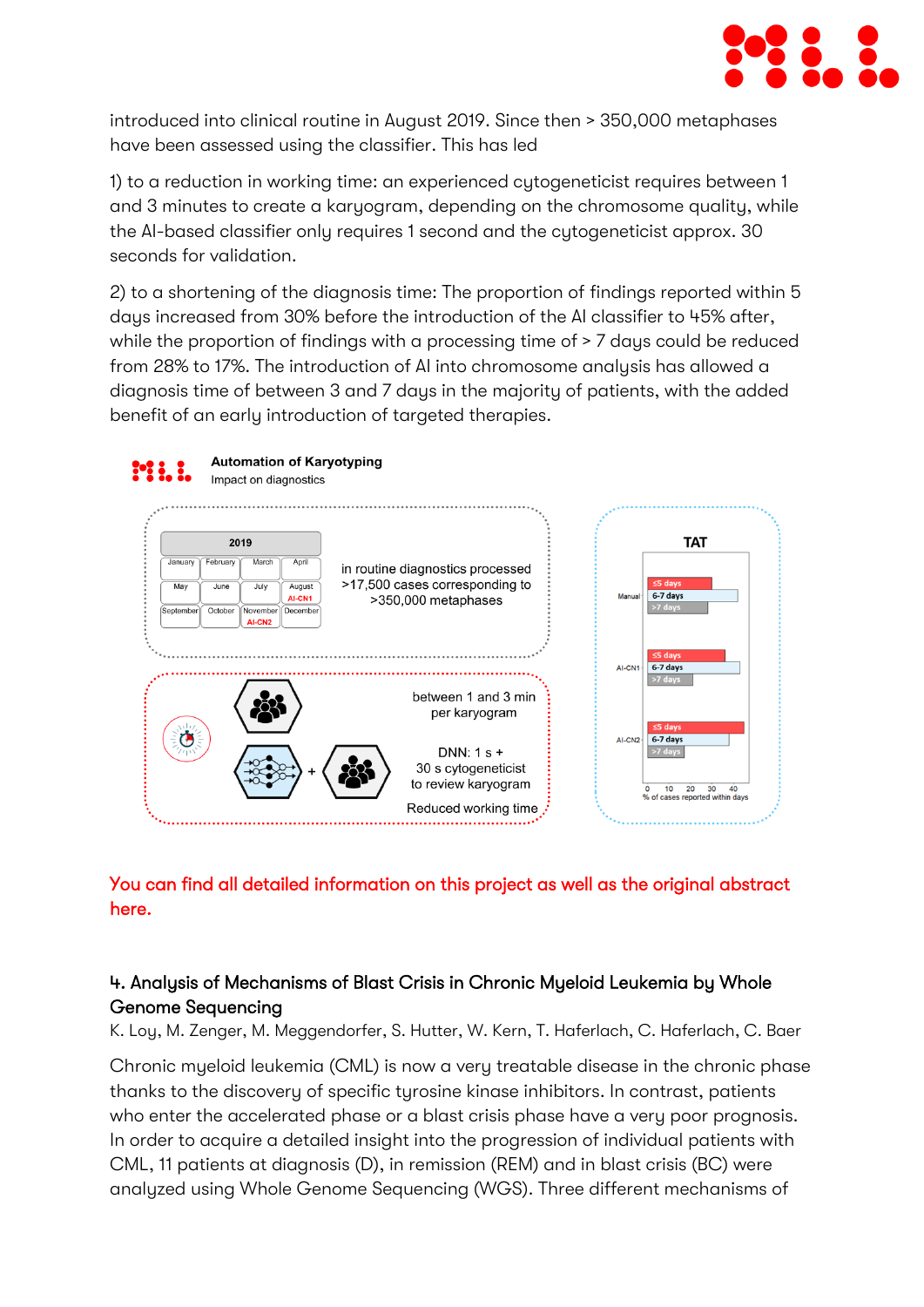

progression could be identified: Additional chromosomal changes besides the *BCR-ABL1* translocation were detected in 91%, mutations in genes that are known to be altered in hematological neoplasias in 64%, and resistance-mediating mutations in the *ABL1* of the *BCR-ABL1* fusion transcript in 55% of patients. Only in the blast crisis phase could all of these changes be demonstrated. Early detection of additional changes might therefore contribute to earlier therapeutic intervention and a better prognosis.

# [All information about this paper can be found on the website of the American Society](https://ash.confex.com/ash/2020/webprogram/Paper140688.html)  [of Hematology \(ASH\).](https://ash.confex.com/ash/2020/webprogram/Paper140688.html)

# 5. Putative Germline Variants in the Predisposition Genes *DDX41*, *ETV6* and *GATA2* investigated in 1,228 Patients with Sporadic AML or MDS

A. Maierhofer, C. Baer, C. Pohlkamp, M. Meggendorfer, W. Kern, C. Haferlach, T. Haferlach

The screening of a cohort of 1,228 patients with sporadic AML or MDS showed that 8.3% of patients had a potential germline variant (defined as a variant with an allele frequency > 0.3) in the predisposition genes *DDX41*, *ETV6* or *GATA2*. This supports the hypothesis that germline mutations in genes predisposing to myeloid neoplasias may occur more frequently than expected and emphasizes the importance of systematically testing for these variants, regardless of the patient's family history or age. 38 of the 39 patients who carried a potential germline variant in *ETV6* or *GATA2* had at least one other genetic variant in additionally known AML or MDS-associated genes. In 25% of the 64 patients who carried a potential germline variant in *DDX41* (and in 12 cases an additional somatic *DDX41* mutation), no further genetic variants could be detected in any other genes. This indicates that *DDX41* and in particular the addition of a second somatic mutation promote the development of leukemia, whereas *ETV6* and *GATA2* seem to require additional mutations.

#### [All information about the study can be found here.](https://ashpublications.org/blood/article/136/Supplement%201/17/470900/Putative-Germline-Variants-in-the-Predisposition)

# 6. Cracking a nut with a sledgehammer? – Broadening the spectrum of gene mutation analysis in MDS does not add clinically relevant information

M. Meggendorfer, W. Walter, N. Nadarajah, C. Haferlach, W. Kern, T. Haferlach

With increasing sequencing capacities, the range of genes examined is also becoming broader. The aim of our study was therefore to determine the actual increase in genetic information with increasing NGS panel size in MDS patients, starting with small panels conforming to diagnostic guidelines up to the complete coding region (the exome). The examination of the 12 NCCN panel genes showed that 81% of MDS patients carry at least one mutation, and with extension of the analysis to the McClure panel (34 genes) this number rose to 84% and further to 87% and 100% when the Cosmic Cancer Genes (723 genes) or the exome were taken into account, respectively. In 588 patients, a total of 1,058 mutations were detected in only 12 genes. The number of mutations rose to 4,000 after examining the exome. By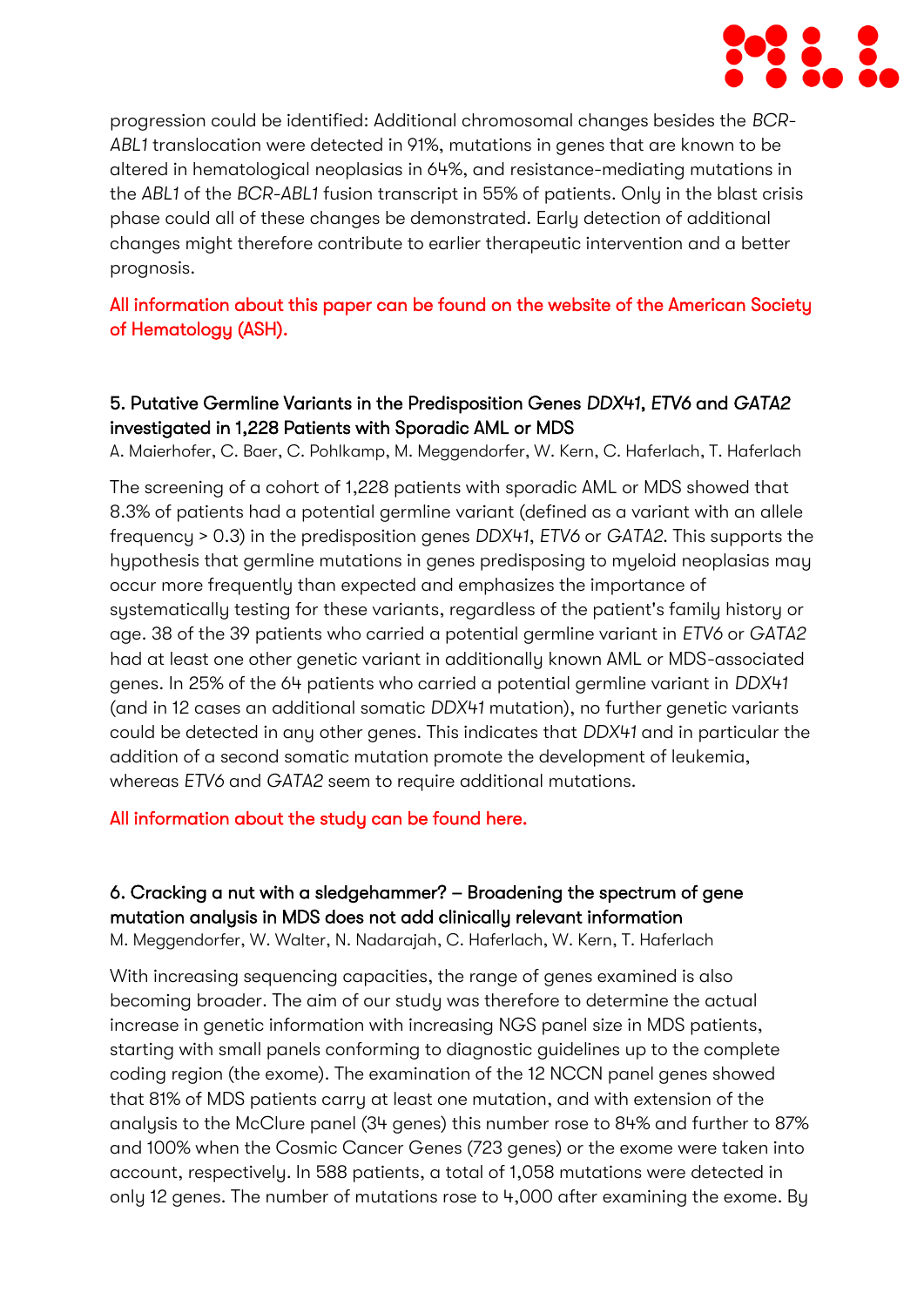

comparison, the number of variants of unclear significance increased from just 50 to over 21,000 when the exome was examined. This emphasizes that MDS patients can be examined with just a small diagnostic gene panel and that, examining a greater number of genes, mostly detects variants of unclear significance, whose clinical relevance needs to be determined by further studies.

#### [All information about this project can be found on the ASH website.](https://ash.confex.com/ash/2020/webprogram/Paper139274.html)

# 7. Enhancer Hijacking of BCL11B Defines a Subtype of Lineage Ambiguous Acute Leukemia

L. Montefiori, S. Seliger, Z. Gz, X. Ma, B. Xu, X. Chen, K. Dickerson, T. Westover, A. Stengel, I. Iacobucci, S. Kimura, C. Qu, J. Ma, M. Valentine, W. Kern, T. Haferlach, G. Wu, J. Klco, C. Haferlach, C.G. Mullighan

Acute mixed phenotype leukemia remains difficult to diagnose and very little is known about its biological origin. In cooperation with St Jude Children's Research Hospital in Memphis, Tennessee, over 2500 samples from patients with acute leukemia were analyzed with whole transcriptome sequencing, and a subset of the patients by whole genome sequencing. A subtype of acute leukemias could be identified with T-cell and myeloid markers, which were characterized by their transcriptomic profile and their monoallelic expression of the hematopoietic transcription factor *BCL11B*. 80% of the cases showed changes in *FLT3*, and in all cases structural changes in *BCL11B* were detected. Most of the patients showed translocations of *BCL11B* with *ARID1B*, *CCDC26*, *CDK6*, *ETV6*, *RUNX1* or *ZEB2*, which were specific for this subgroup and which were not observed in any other neoplasias. These loci contain enhancers that are active in early hematopoietic progenitor cells. In the other cases, amplification of a 2.5 kb region distal to *BCL11B* was detected, leading to the creation of a new enhancer – a mechanism that has never been described before. The results of this work therefore show enhancer hijacking of an otherwise line-specific transcription factor gene as a defining characteristic of a subtype of acute leukemia of unclear origin. It could also be shown that at least in some of the patients a hematopoietic stem cell is the origin of the leukemia.

#### [You can find the paper and the original abstract here.](https://ashpublications.org/blood/article/136/Supplement_2/LBA-3/474193/Enhancer-Hijacking-of-BCL11B-Defines-a-Subtype-of)

# 8. T-cell acute lymphoblastic leukemia can be subdivided into 6 genetically distinct subtypes with prognostic impact by combination of whole genome and whole transcriptome data

J. Müller, C. Haferlach, H. Ruge, H. Müller, I. Fuhrmann, M. Meggendorfer, M.-L. Müller, W. Kern, T. Haferlach, A. Stengel

Acute lymphoblastic T-cell leukemia (T-ALL) is a rare aggressive neoplasia that accounts for around 20% of all ALL cases. It is more common in adults than in children, although the incidence decreases with age. The subclassification of T-ALLs according to the WHO has so far been based exclusively on the immune phenotype.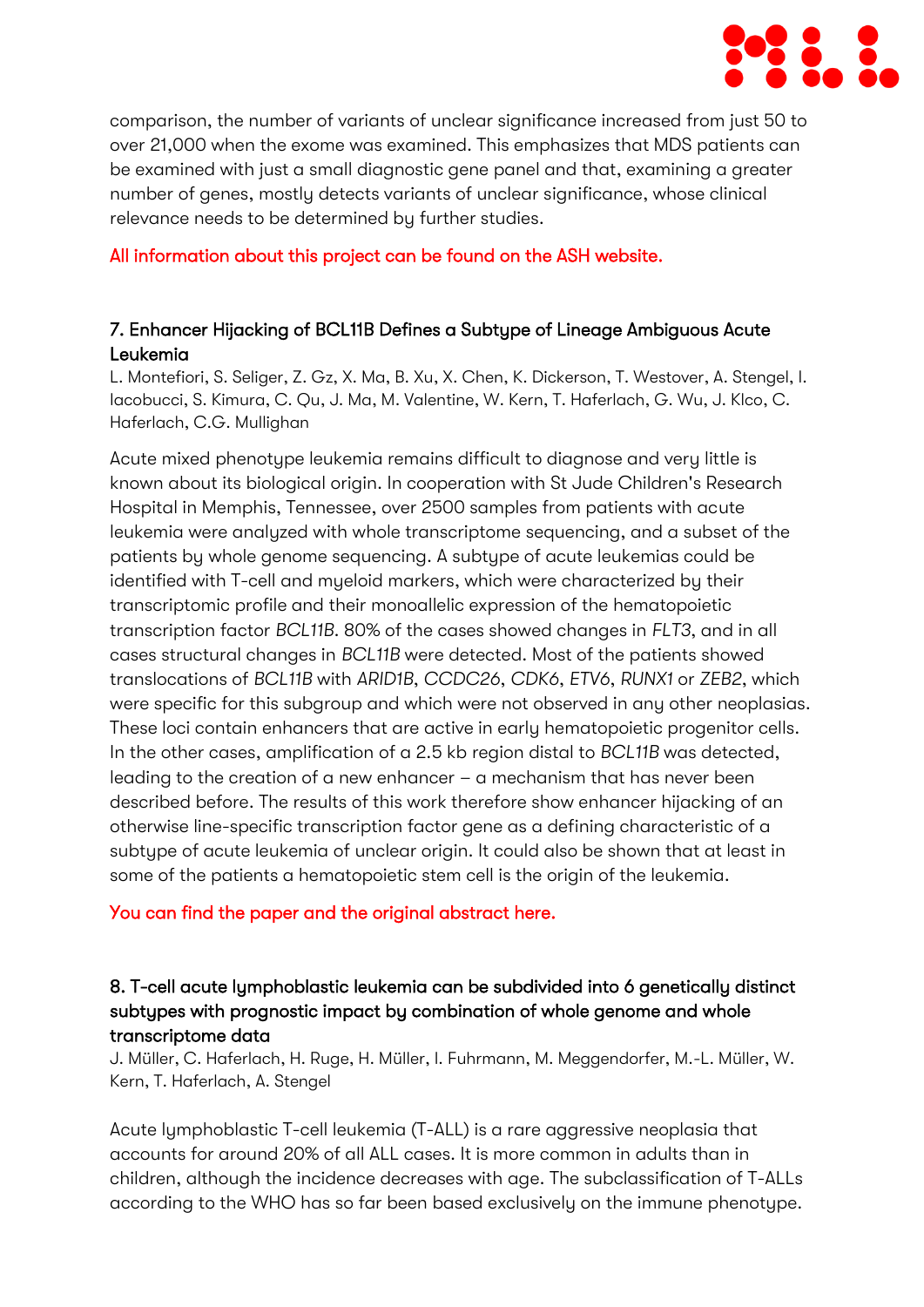

Although a number of frequent molecular aberrations in T-ALL have been described, a detailed molecular classification is still outstanding.

By combining Whole Genome Sequencing (WGS) and Whole Transcriptome Sequencing (WTS), we were able to subdivide 114 T-ALL cases into six different genetic subgroups at the molecular level. About half of the cases could be divided into the four already known subgroups defined by the overexpression of the oncogenes *TLX1*, *TLX3*, *HOXA* or *TAL1* (groups 1-4). The remainder were divided into two further subgroups (groups 5 + 6) based on an oncogenic activation of the NOTCH1 signaling pathway. Here it was found that only in the last two groups (5 + 6) did mutations occur in the *DNMT3A*, *TET2* and *ASXL* genes. *DNMT3A* mutations in particular were detected significantly more frequently in elderly patients and are associated with a poorer overall survival. WGS analyzes also identified a previously unknown type of *NOTCH1* mutation, which was designated as *NOTCH1 ITD*. This represents a duplication event in the *NOTCH1* domain.

These data provide a basis for further classifying T-ALLs at the molecular level, identifying prognostic and MRD markers and, above all, implementing such knowledge in efficient, targeted therapies in the future.

### [You can read more information about this publication here.](https://ashpublications.org/blood/article/136/Supplement%201/8/471703/T-Cell-Acute-Lymphoblastic-Leukemia-Can-be)

# 9. Employment of Machine Learning models yields highly accurate hematological disease prediction from raw flow cytometry matrix data without the need for visualization or human intervention

M-L. Müller, N. Nadarajah, K. Jhalani, I. Heo, W. Wetton, C. Haferlach, T. Haferlach, W. Kern

The use of artificial intelligence in conjunction with flow cytometric data offers major potential for the extensive automation of data evaluation. So far, this has mainly been achieved with intermediate steps using various visualization techniques, which can unfortunately be accompanied by a loss of data due to dimensional reduction. Here we were able to develop a new approach, based on the calculation of unaltered raw data. Using nine classes of B-cell lymphoma as an example, around 6400 corresponding samples were analyzed. Each of them was measured using 33 parameter flow cytometry and then evaluated both manually and with the help of artificial intelligence. In cooperation with our partner Amazon Web Services (AWS), various algorithms were developed and tested: a decision tree model, a deep learning model and an XG boost model. Considering a prediction probability of > 95% and clone sizes of the pathological entities of > 0.1%, the XG boost algorithm achieved the highest accuracy (93%) with the lowest possible proportion of unassigned cases (28%). The XG boost algorithm can be further developed in order to recognize more complex lymphoma constellations, as well as to include other pathological entities.

#### [All information about the paper can be found here.](https://ashpublications.org/blood/article/136/Supplement%201/11/471255/Employment-of-Machine-Learning-Models-Yields)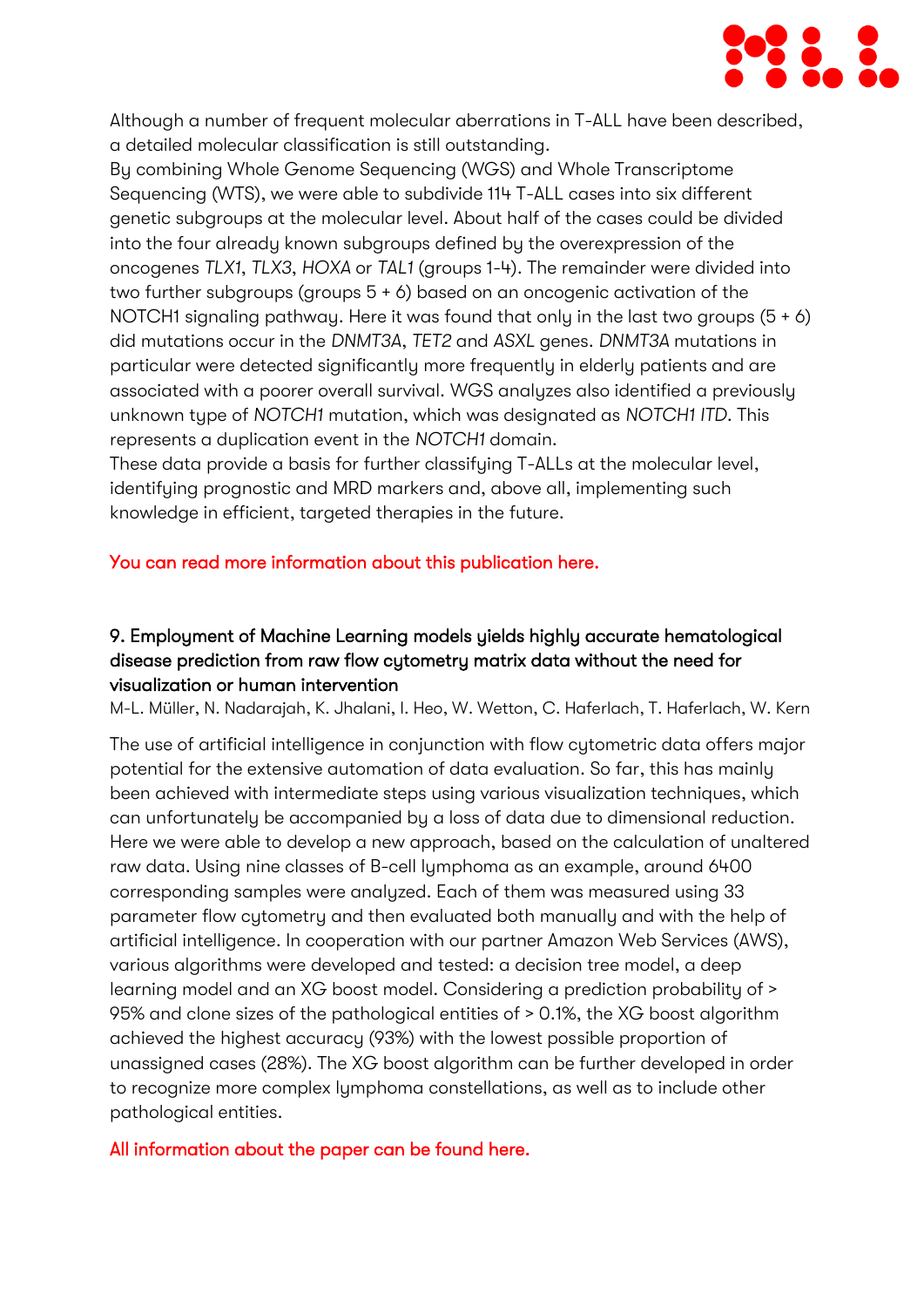

# 10. Creating a Variant Database for the American Society of Hematology by Consensus Variant Classification of Common Genes Associated with Hematologic **Malianancies**

N. Naradajah, A. Wagner, R. Bejar, M. Ewalt, A.S. Kim, M.M. Le Beau, X. Ma, M. Meggendorfer, J.M. Shammo, G. Ryan, A.J. Siddon, D.P. Steensma, M.J. Walter, A. Zehir, J. Zhang, T. Haferlach

Next generation sequencing (NGS) is playing an increasingly important role in diagnostics. Although the technology has made rapid advances over the past decade, the clinical interpretation of the data, and particularly the classification of somatic variants, remain problematic tasks. To help the hematology community with this problem, a working group was founded within the ASH (American Society of Hematology) led by Prof. Dr. Dr. Haferlach, which developed a reliable and generally available resource with the aim of making NGS diagnostics more consistent and robust and so improving patient care. The fruits of the work of this interdisciplinary group, consisting of hematologists, molecular biologists and bioinformaticians, is accessible as an [interactive web application on the ASH homepage.](https://www.hematology.org/research/gene-table) The classifications of 202 variants were collated with a high level of confidence.

# [The original paper and the abstract for this project can be found on the ASH website.](https://ashpublications.org/blood/article/136/Supplement%201/4/470082/Creating-a-Variant-Database-for-the-American)

# 11. Machine learning (ML) can successfully support microscopic differential counts of peripheral blood smears in a high throughput hematology laboratory

C. Pohlkamp, K. Jhalani, N. Nadarajah, I. Heo, W. Wetton, R. Drescher, S. Hänselmann, T. Lörch, C. Haferlach, W. Kern, T. Haferlach

Within the field of cytomorphology, the MLL presented a machine learning-based classifier for blood cells that was developed in cooperation with the companies AWS and MetaSystems. A fully automatic scanning of smears or cells from peripheral blood is first carried out. The classifier is then able to recognize and differentiate with a high level of precision all physiological and pathological cell types from digital images of peripheral blood. This also applies particularly to rare pathological cell types such as hair cells and atypical promyelocytes of APL. The tool can even assist experienced hematologists in cytomorphological diagnostics and is not restricted by the usual limitations of human examiners (concentration, fatigue, examined cell count ...). Another planned step will be the development of a classifier for bone marrow cells.

[You can read all information about this project here.](https://ashpublications.org/blood/article/136/Supplement%201/45/470144/Machine-Learning-ML-Can-Successfully-Support)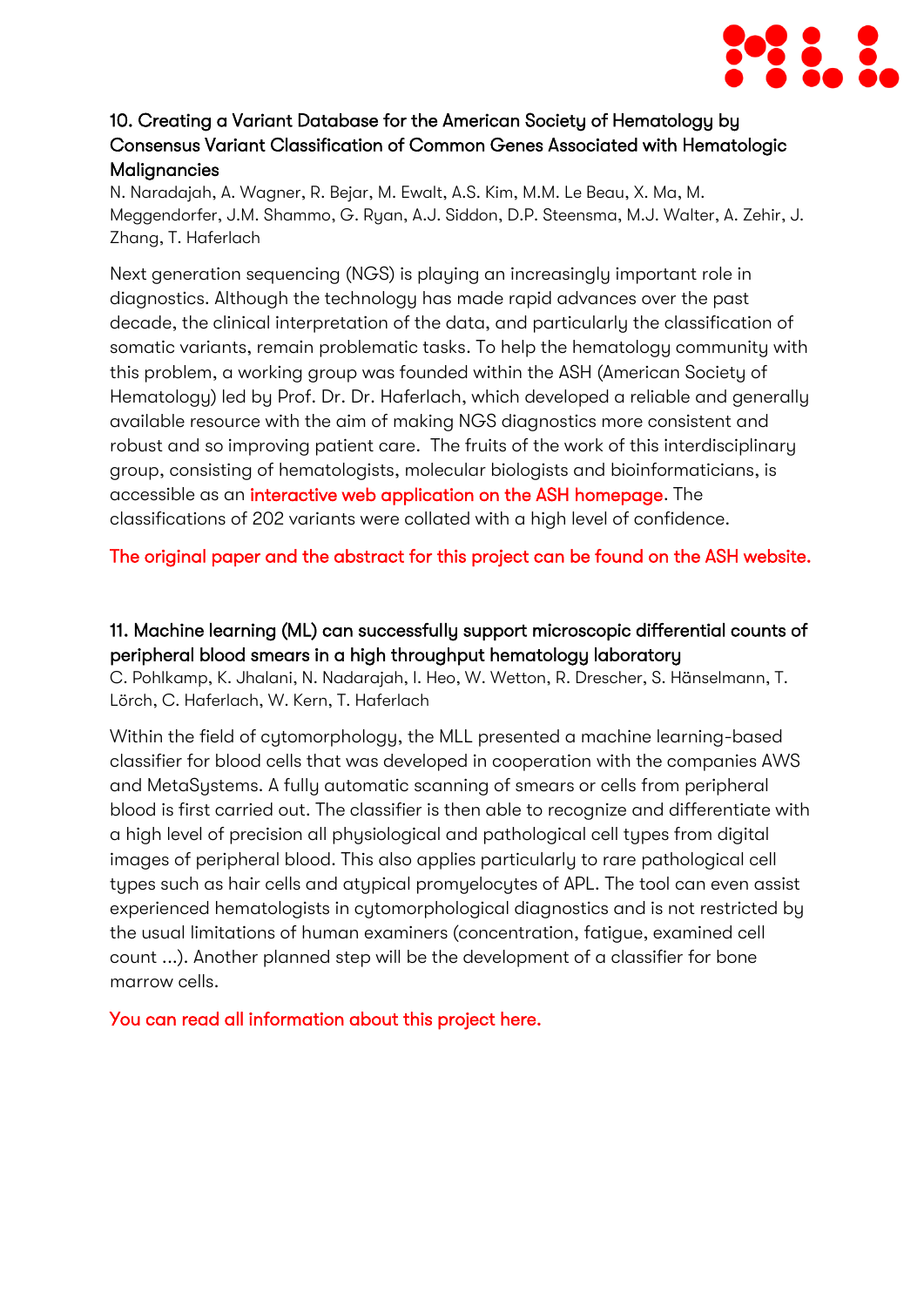

### 12. Correlation of Mutation Patterns with Patient Age in 2656 Cases with 11 Different Hematological Malignancies

A. Stengel, M. Meggendorfer, W. Kern, T. Haferlach, C. Haferlach

Usually, DNA damage is repaired via various DNA repair pathways. However, as a result of disruption of this equilibrium, somatic cells can accumulate mutations, which is believed to be one of the main causes not only of aging but also of cancer development. In this project, we searched for correlations between mutation frequencies (using whole genome sequencing) of 122 genes in 2656 patients with 11 different hematological neoplasias and the age of the respective patients. A total of 5709 mutations were detected in the 122 genes analyzed. A number of mutations were found that across all entities were correlated with a higher age of the patients, including so-called CHIP genes (*TET2*, *DNMT3A*, *ASXL1*) as well as other genes (e.g. *TP53*, *EZH2*, *BCOR*, *GATA2*, *IDH2*). A lower number of mutations was correlated with younger age and was partly associated with other age-related aberrations. Some mutations also showed a different age correlation depending on the entity (e.g. *PHF6* mutations), suggesting different mutation or selection mechanisms depending on the respective entity.

[All information and the abstract for the study can be found here.](https://ashpublications.org/blood/article/136/Supplement%201/16/470716/Correlation-of-Mutation-Patterns-with-Patient-Age)

## 13. Mutational Patterns and Correlation to CHIP-Related Mutations in Hematological Malignancies – a Study on Mutation Frequencies of 122 Genes in 28 Entities including 3096 Cases

A. Stengel, C. Baer, W. Walter, M. Meggendorfer, W. Kern, T. Haferlach, C. Haferlach

Acquired somatic mutations play an important role in causing most cancers. The mutation frequencies of 122 selected genes in 3096 cases with 28 different hematological neoplasias were analyzed (using Whole Genome Sequencing) and compared in this project. Certain mutations showed a broad distribution within a large number of entities, including mutations in so-called CHIP genes, which could also be found at high frequencies in lymphatic neoplasias. However, other mutations were almost exclusively found in either myeloid or lymphatic neoplasias. The entities with the highest number of mutations, and as such with potentially the greatest impact of mutations on pathogenesis, included aCML, CMML, MDS/MPN-U and s-AML, while the lowest number of mutations were found in entities defined by chromosomal fusions or in entities that were considered "pre-malignant". We were also able to detect different mutation patterns in cases with at least one CHIPassociated mutation compared to cases without such mutations across all entities, indicating differences in pathophysiology.

[The paper on the study and all detailed information can be found here.](https://ashpublications.org/blood/article/136/Supplement%201/37/473921/Mutational-Patterns-and-Correlation-to-Chip)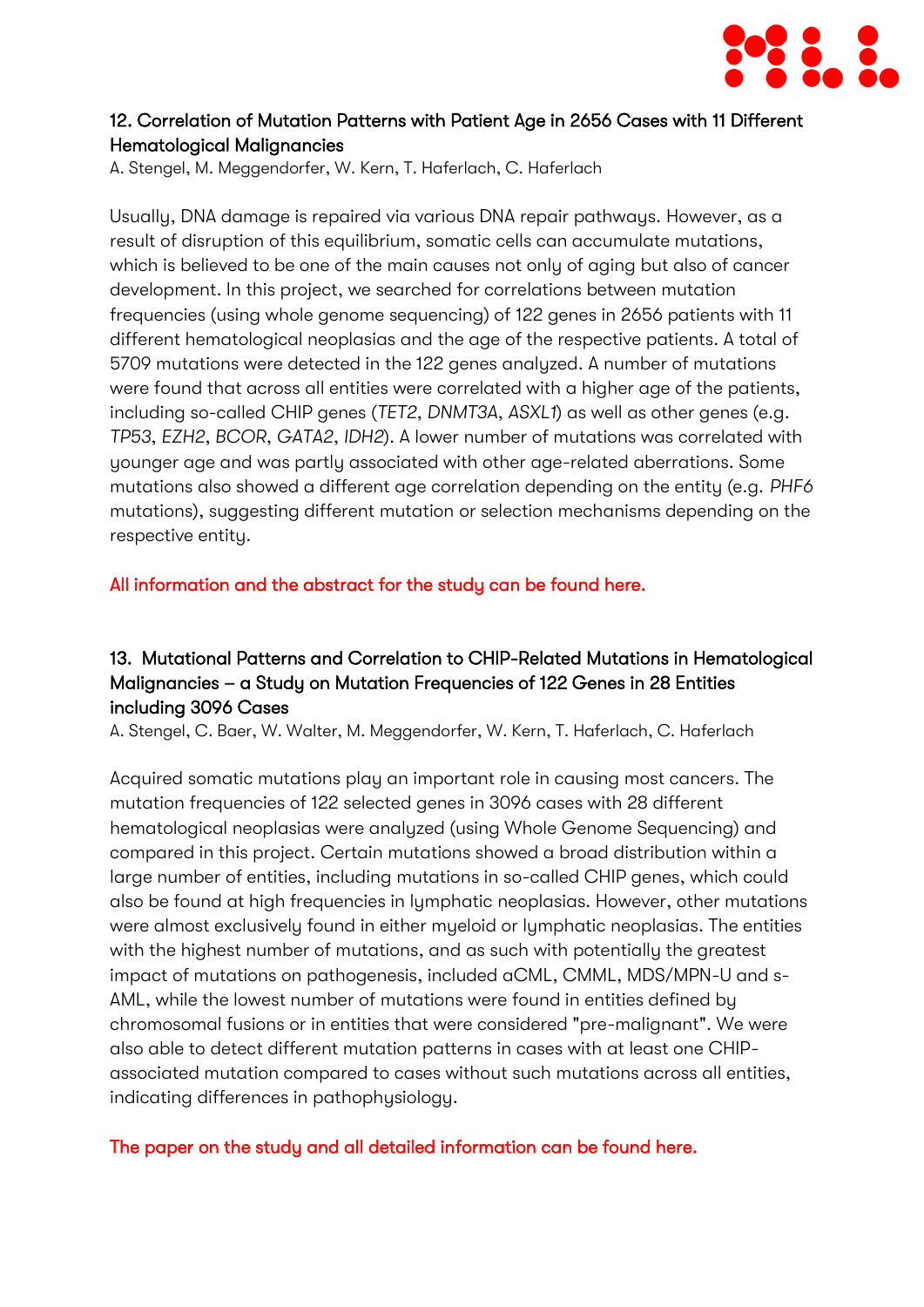

Author: Prof. Dr. med. Dr. phil. Torsten Haferlach

### Presentation: The MHP Munich Hematology Practice

The MLL Munich Leukemia Laboratory is generally associated with specialist hematological diagnostics and innovation. The [MHP Munich Hematology Practice](https://www.mhp-online.com/) is another organ which is involved in insurance-funded and private medical care of patients in the Munich metropolitan area.

The Munich Hematology Practice was founded in 2005 as a joint practice between two individual doctor's practices. The practice currently has four internal medicine practices. Six doctors and eight medical assistants are employed either full-time or part-time. The practice was modernized and redesigned in 2019.





The MHP Munich Hematology Practice is affiliated with the MLL Munich Leukemia Laboratory and primarily cares for patients from the city of Munich and the Munich area, but also patients from southern Bavaria.

The practice focusses on the diagnosis and treatment of hematological disorders. Within the practice, all diagnostic measures and therapies that are carried out on an